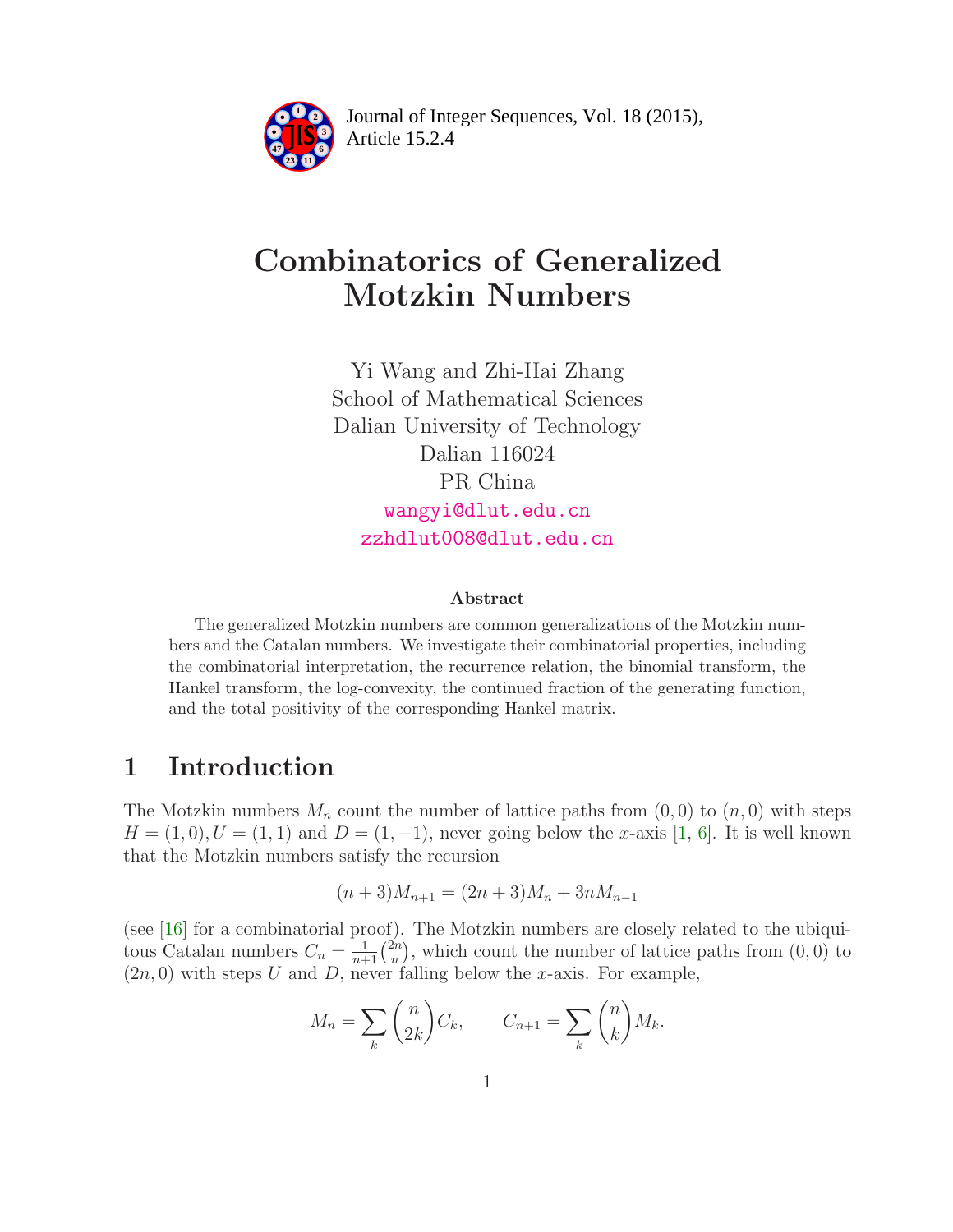It follows that

$$
C_{n+1} = \sum_{k} \binom{n}{2k} C_k 2^{n-2k}.
$$

See [\[5,](#page-6-1) [6\]](#page-7-0) for combinatorial interpretations of these identities. On the other hand, the Motzkin numbers and the Catalan numbers enjoy some similar properties, including the recurrence relations

$$
M_{n+1} = M_n + \sum_{k=0}^{n-1} M_k M_{n-1-k}, \qquad C_{n+1} = \sum_{k=0}^{n} C_k C_{n-k}
$$

and the generating functions

$$
\sum_{n\geq 0} M_n x^n = \frac{1 - x - \sqrt{1 - 2x - 3x^2}}{2x^2}, \qquad \sum_{n\geq 0} C_n x^n = \frac{1 - \sqrt{1 - 4x}}{2x}.
$$

Very recently, Z.-W. Sun [\[18\]](#page-7-2) introduced *the generalized Motzkin numbers*

$$
M_n(b,c) := \sum_{k=0}^{\lfloor n/2 \rfloor} \binom{n}{2k} C_k b^{n-2k} c^k, \quad n = 0, 1, 2, \dots,
$$
 (1)

where  $b, c \in \mathbb{N}$ . Clearly, the generalized Motzkin numbers are common generalizations of the Motzkin numbers and the Catalan numbers:

<span id="page-1-0"></span>
$$
M_n(1,1) = M_n, \quad M_n(2,1) = C_{n+1}.
$$

It is also known that  $M_n(3,1) = H_n$  are the restricted hexagonals numbers described in Harary and Read [\[7\]](#page-7-3) and  $M_n(0,1)$  form the sequence  $(C_0, 0, C_1, 0, C_2, 0, \ldots)$  of the Catalan numbers.

Sun [\[18\]](#page-7-2) established the recursion

$$
(n+3)M_{n+1}(b,c) = b(2n+3)M_n(b,c) - (b^2 - 4c)nM_{n-1}(b,c),
$$

the generating function

<span id="page-1-1"></span>
$$
M(b, c; x) := \sum_{n \ge 0} M_n(b, c) x^n = \frac{1 - bx - \sqrt{(1 - bx)^2 - 4cx^2}}{2cx^2},
$$
\n(2)

and applied them to study arithmetic properties of the generalized Motzkin numbers. The object of this paper is to investigate combinatorial properties of the generalized Motzkin numbers, including the combinatorial interpretation, the recurrence relation, the binomial transform, the Hankel transform, the log-convexity, the continued fraction of the generating function, and the total positivity of the corresponding Hankel matrix.

Let  $\alpha = (a_n)_{n\geq 0}$  be a sequence of nonnegative numbers. We say that the sequence is *log-convex* if  $a_i a_{j+1} \ge a_{i+1} a_j$  for  $0 \le i < j$ . Many well-known combinatorial numbers form a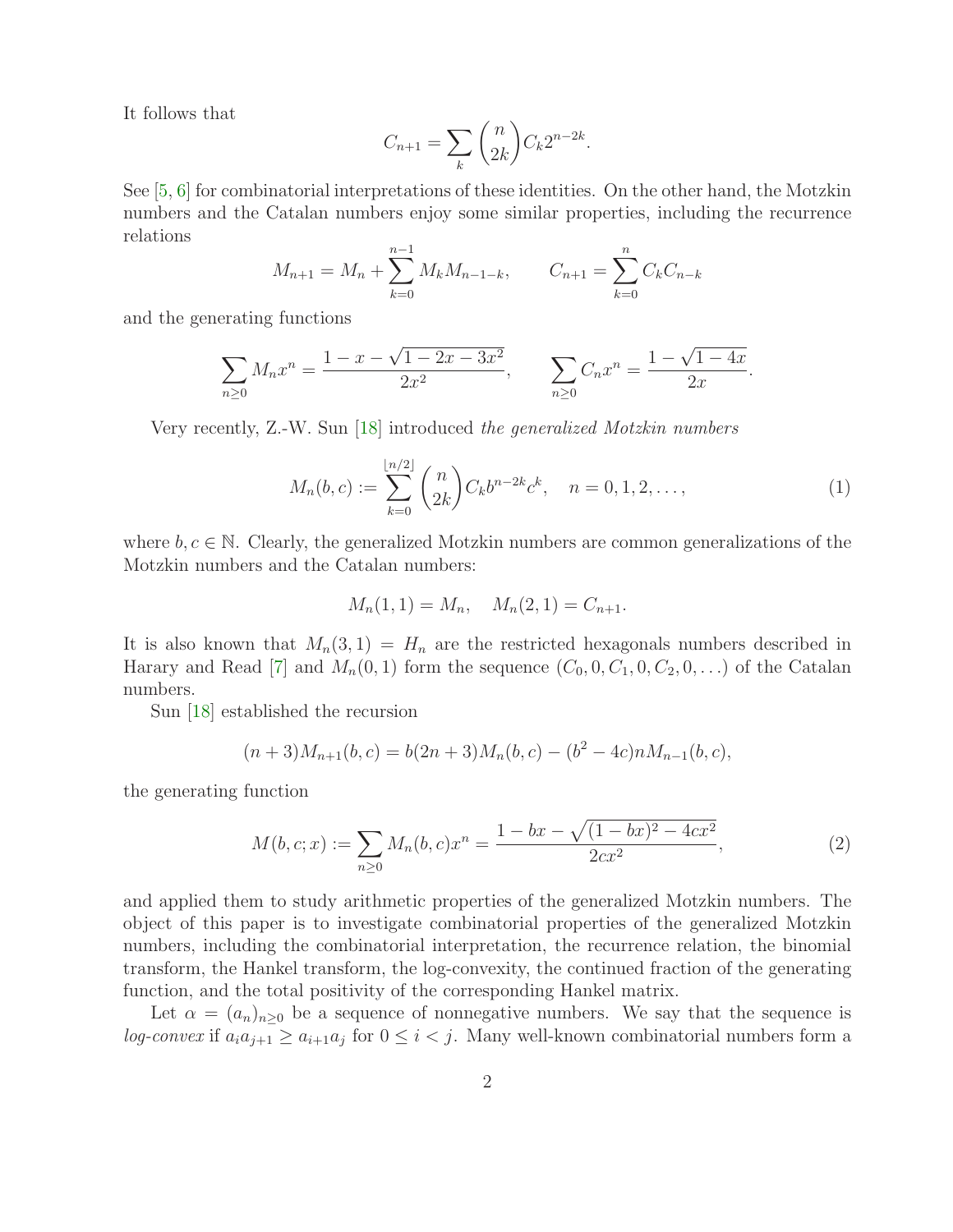log-convex sequence, including the Catalan numbers  $C_n$  and the Motzkin numbers  $M_n$ . See [\[11,](#page-7-4) [19,](#page-7-5) [21\]](#page-7-6) for details. Define the *Hankel matrix*  $H(\alpha)$  of a sequence  $\alpha = (a_n)_{n\geq 0}$  by

$$
H(\alpha) = [a_{i+j}]_{i,j \geq 0} = \begin{bmatrix} a_0 & a_1 & a_2 & a_3 & \cdots \\ a_1 & a_2 & a_3 & a_4 & \cdots \\ a_2 & a_3 & a_4 & a_5 & \cdots \\ a_3 & a_4 & a_5 & a_6 & \cdots \\ \vdots & \vdots & \vdots & \vdots & \ddots \end{bmatrix}.
$$

A matrix is called *totally positive of order* r ( $TP_r$  for short), if its minors of all orders  $\leq r$ are nonnegative. It is *TP* if all minors are nonnegative. Clearly, a sequence is log-convex if and only if its Hankel matrix is  $TP_2$ . We refer the reader to [\[10,](#page-7-7) [13\]](#page-7-8) for more information about TP matrices.

<span id="page-2-0"></span>**Theorem 1.** Let  $M_n := M_n(b, c)$  be the generalized Motzkin numbers defined by [\(1\)](#page-1-0). Then *we have the following.*

(i) *The recurrence relation*

$$
M_{n+1}(b, c) = bM_n(b, c) + c \sum_{i=0}^{n-1} M_i(b, c)M_{n-1-i}(b, c)
$$

*for*  $n \geq 1$ *.* 

(ii) *The generating function*

$$
M(b, c; x) = \cfrac{1}{1 - bx - \cfrac{cx^2}{1 - bx - \cfrac{cx^2}{1 - bx - \cdots}}}.
$$

(iii) *The binomial transform*

$$
\sum_{k=0}^{n} {n \choose k} M_k(b, c) = M_n(b+1, c).
$$

(iv) *The Hankel transform*

$$
\det \begin{bmatrix} M_0 & M_1 & \cdots & M_n \\ M_1 & M_2 & \cdots & M_{n+1} \\ \vdots & \vdots & \ddots & \vdots \\ M_n & M_{n+1} & \cdots & M_{2n} \end{bmatrix} = c^{\binom{n+1}{2}}.
$$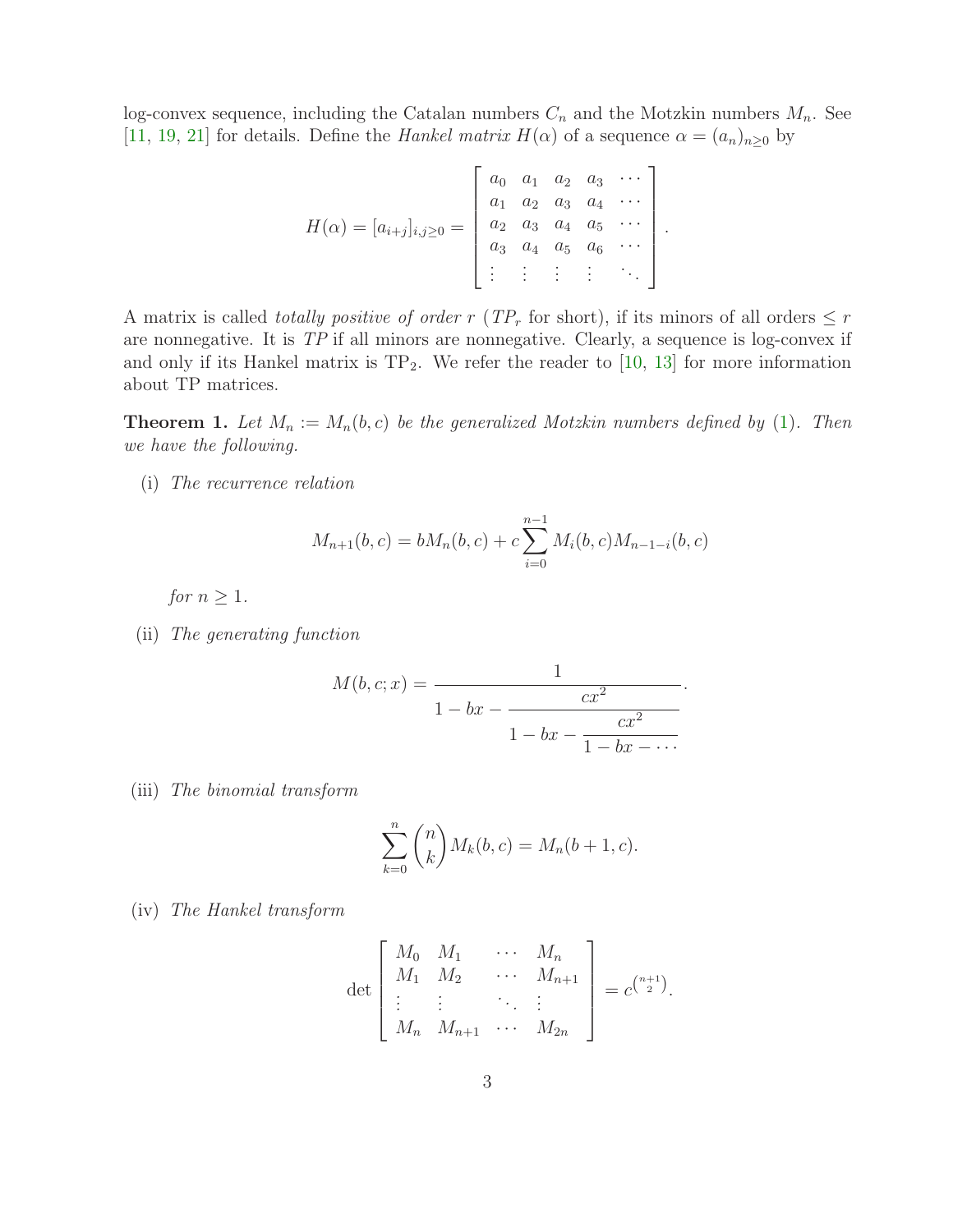(v) *The Hankel matrix*

$$
\begin{bmatrix} M_0 & M_1 & M_2 & \cdots \\ M_1 & M_2 & M_3 & \cdots \\ M_2 & M_3 & M_4 & \cdots \\ \vdots & \vdots & \vdots & \ddots \end{bmatrix}
$$

is totally positive if  $b^2 \geq 4c$ .

(vi) *The sequence*  $(M_n)_{n\geq 0}$  *is log-convex if*  $b^2 \geq c$ *.* 

### 2 Proof of Theorem [1](#page-2-0)

The generalized Motzkin triangle is an infinite lower triangular matrix  $M(b, c) = [M_{n,k}(b, c)]$ defined by

$$
M_{0,0}(b,c) = 1, \quad M_{n+1,k}(b,c) = M_{n,k-1}(b,c) + bM_{n,k}(b,c) + cM_{n,k+1}(b,c), \quad k \ge 1.
$$
 (3)

Such a triangle has occurred in the literature. For example, it is called the  $(b, c/b)$ -Motzkin triangle in He  $[8]$ . In particular,  $M(1, 0)$  is the famous Pascal triangle,  $M(1, 1)$  is the Motzkin triangle [\[2\]](#page-6-2), and  $M(2, 1)$  is the Catalan triangle of Aigner [\[3\]](#page-6-3). Following Aigner [3],  $M(b, c)$ is a recursive matrix and the entries  $M_{n,0}(b, c)$  of its first column are the corresponding Catalan-like numbers. In this section, we first demonstrate that the generalized Motzkin numbers  $M_n(b, c)$  is precisely the Catalan-like numbers corresponding to the generalized Motzkin triangle  $M(b, c)$ , i.e.,  $M_n(b, c) = M_{n,0}(b, c)$ , and then apply this result to prove Theorem [1.](#page-2-0)

The generalized Motzkin triangle is also a Riordan array. A *Riordan array*, denoted by  $(g(x), f(x))$ , is an infinite lower triangular matrix whose generating function of the kth column is  $x^k f^k(x) g(x)$  for  $k = 0, 1, 2, \ldots$ , where  $g(0) = 1$  and  $f(0) \neq 0$ . A basic example of Riordan array is the Pascal triangle

<span id="page-3-1"></span>
$$
P = \left[ \binom{n}{k} \right]_{n,k \ge 0} = \left( \frac{1}{1-x}, \frac{1}{1-x} \right).
$$

It is well known [\[14,](#page-7-10) [15\]](#page-7-11) that all Riordan arrays form a group under the matrix multiplication:

$$
(g(x), f(x)) * (d(x), h(x)) = (g(x)d(xf(x)), f(x)h(xf(x))). \qquad (4)
$$

A Riordan array  $R = (g(x), f(x)) = [r_{n,k}]_{n,k \geq 0}$  can be characterized by two sequences  $A =$  $(a_n)_{n\geq 0}$  and  $Z = (z_n)_{n\geq 0}$  such that

<span id="page-3-0"></span>
$$
r_{0,0} = 1, \quad r_{n+1,0} = \sum_{j\geq 0} z_j r_{n,j}, \quad r_{n+1,k+1} = \sum_{j\geq 0} a_j r_{n,k+j} \tag{5}
$$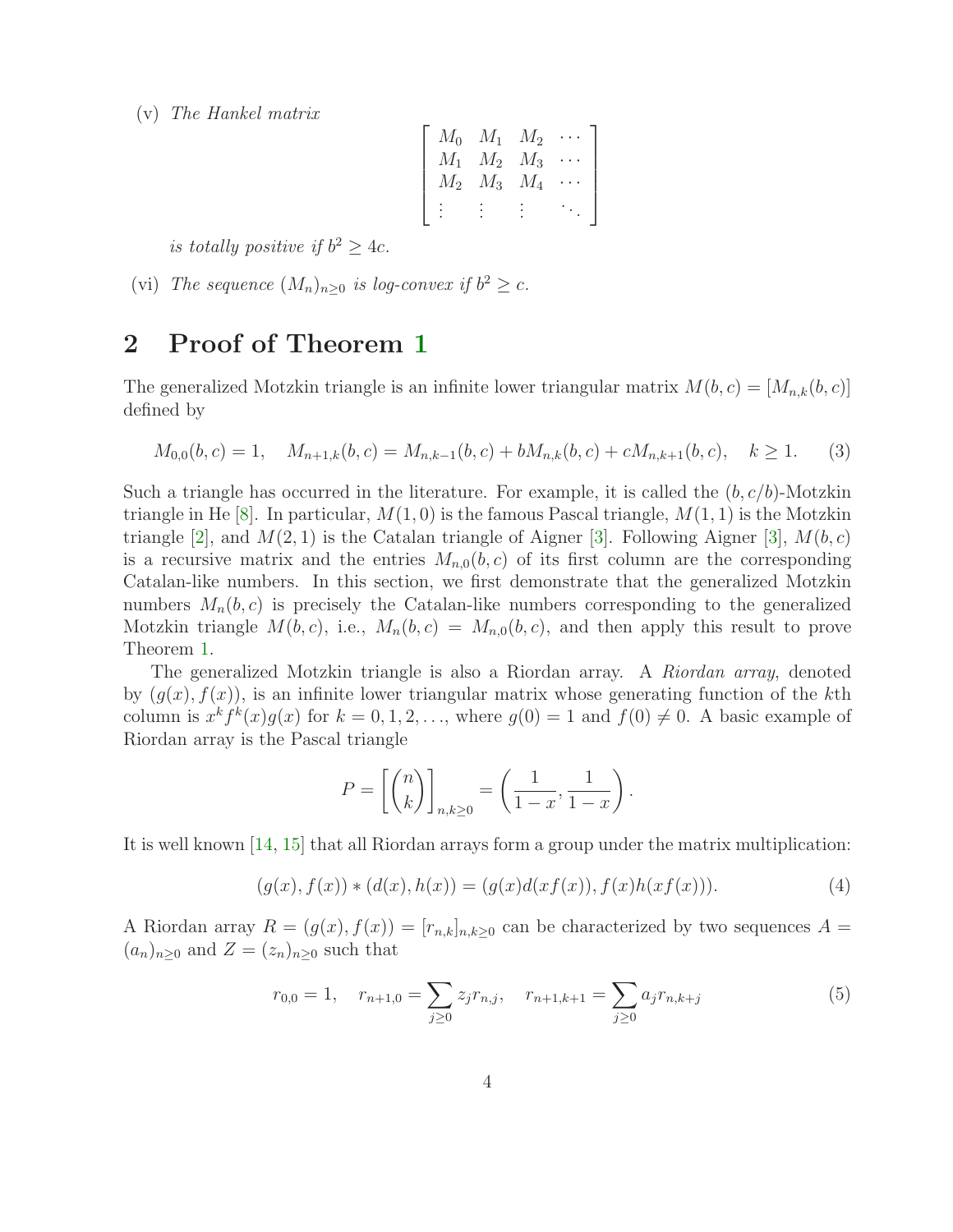for  $n, k \geq 0$  (see [\[9\]](#page-7-12) for instance). Let  $A(x)$  and  $Z(x)$  be the generating functions of A- and Z- sequences respectively. Then it follows from [\(5\)](#page-3-0) that

<span id="page-4-1"></span><span id="page-4-0"></span>
$$
g(x) = \frac{1}{1 - xZ(xf(x))}, \qquad f(x) = A(xf(x)).
$$
 (6)

See [\[9\]](#page-7-12) for details. Now  $M(b, c)$  is a Riordan array with  $A(x) = 1+bx+cx^2$  and  $Z(x) = b+cx$ . Let  $M(b, c) = (M(x), m(x))$ . Then by [\(6\)](#page-4-0),

$$
M(x) = \frac{1}{1 - bx - cx^2 m(x)}, \qquad m(x) = 1 + bxm(x) + cx^2 m^2(x). \tag{7}
$$

Note that  $m(0) = 1$ . Solve [\(7\)](#page-4-1) to obtain

$$
M(x) = m(x) = \frac{1 - bx - \sqrt{(1 - bx)^2 - 4cx^2}}{2cx^2}.
$$

Comparing with [\(2\)](#page-1-1), we have  $M(b, c; x) = M(x)$ . Thus  $M_n(b, c) = M_{n,0}(b, c)$ . Furthermore,

<span id="page-4-2"></span>
$$
M(b, c; x) = 1 + bxM(b, c; x) + cx^{2}M^{2}(b, c; x).
$$
\n(8)

Now we are in a position to prove Theorem [1.](#page-2-0)

(i) Comparing coefficients of  $x^{n+1}$  on both sides of [\(8\)](#page-4-2), we have  $M_0(b, c) = 1$  and

$$
M_{n+1}(b, c) = bM_n(b, c) + c \sum_{i=0}^{n-1} M_i(b, c)M_{n-1-i}(b, c)
$$

for  $n \geq 1$ .

(ii) Rewrite [\(8\)](#page-4-2) as

$$
M(b, c; x) = \frac{1}{1 - bx - cx^2 M(b, c; x)},
$$

which leads to the continued fraction

$$
M(b, c; x) = \cfrac{1}{1 - bx - \cfrac{cx^2}{1 - bx - \cfrac{cx^2}{1 - bx - \cdots}}}.
$$

(iii) Let  $P$  be the Pascal triangle. Then by  $(4)$ ,

$$
P \cdot M(b, c) = \left(\frac{1}{1-x}, \frac{1}{1-x}\right) \cdot (M(b, c; x); M(b, c; x))
$$
  
=  $\left(\frac{1}{1-x}M\left(b, c; \frac{x}{1-x}\right), \frac{1}{1-x}M\left(b, c; \frac{x}{1-x}\right)\right)$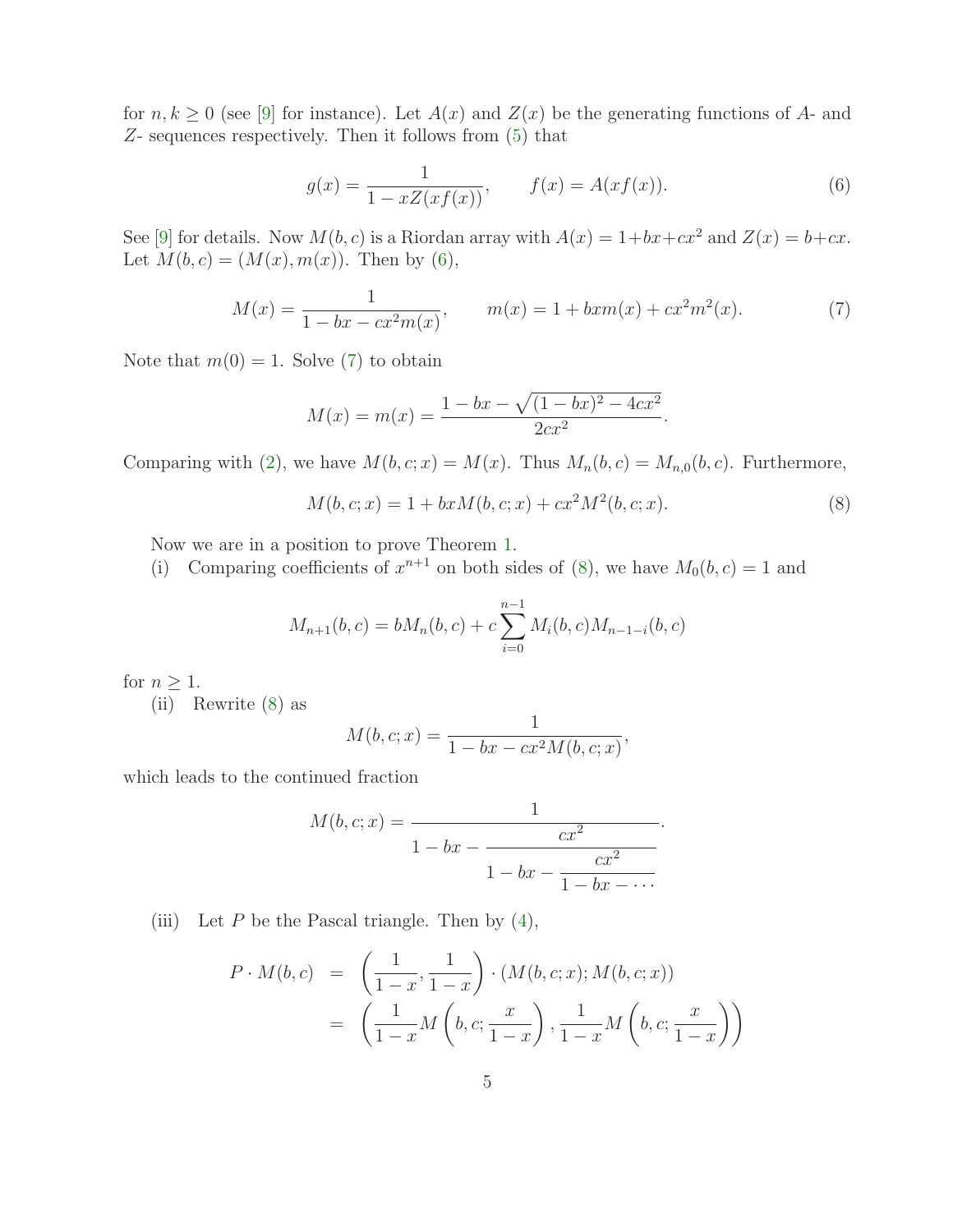Note that

$$
\frac{1}{1-x}M\left(b,c;\frac{x}{1-x}\right) = \frac{1}{1-x}\frac{1-\frac{bx}{1-x} - \sqrt{\left(1-\frac{bx}{1-x}\right)^2 - \frac{4cx^2}{(1-x)^2}}}{\frac{2cx^2}{(1-x)^2}}
$$
\n
$$
= \frac{1-x - bx - \sqrt{(1-x - bx)^2 - 4cx^2}}{2cx^2}
$$
\n
$$
= M(b+1,c;x).
$$

Hence  $P \cdot M(b, c) = M(b + 1, c)$ . Comparing entries of the first columns on both sides, we obtain

$$
\sum_{k=0}^{n} {n \choose k} M_k(b,c) = M_n(b+1,c).
$$

(iv) Let  $H(b, c) = [M_{i+j}(b, c)]_{i,j \geq 0}$  be the Hankel matrix of the generalized Motzkin numbers and

$$
H_n = [M_{i+j}(b, c)]_{0 \le i, j \le n} = \begin{bmatrix} M_0 & M_1 & \cdots & M_n \\ M_1 & M_2 & \cdots & M_{n+1} \\ \vdots & \vdots & \ddots & \vdots \\ M_n & M_{n+1} & \cdots & M_{2n} \end{bmatrix}
$$

the *nth* leading principal submatrices of  $H$ . The fundamental theorem of Aigner on recursive matrices states that

$$
M_{m+n}(b,c) = M_{m+n,0}(b,c) = \sum_{k} c^{k} M_{m,k}(b,c) M_{n,k}(b,c),
$$

or equivalently,

$$
H = M T M^t,
$$

where  $T = \text{diag}[1, c, c^2, c^3, \ldots]$  is a diagonal matrix [\[3,](#page-6-3) p. 351]. Since M is a lower triangular matrix with all diagonal entries are 1, we have

$$
\det(H_n) = c^{1+2+\dots+n} = c^{\binom{n+1}{2}}.
$$

<span id="page-5-0"></span>To prove  $(v)$  and  $(vi)$ , we need the following result, which is a special case of [\[4,](#page-6-4) Theorem 2.8].

**Lemma 2.** If the sequence  $(1, b, c)$  is PF, then  $M(b, c)$  is TP. If the sequence  $(1, b, c)$  is *log-concave, then the sequence*  $(M_{n,0}(b, c))_{n>0}$  *is log-convex.* 

It is well known that a finite sequence of nonnegative numbers is PF if and only if its generating function has only real zeros (see [\[10,](#page-7-7) p. 399] for instance). So, if  $b^2 \geq 4c$ , then the matrix M is TP, and so is its transpose  $M<sup>t</sup>$ . Clearly, the diagonal matrix T is TP. Also, the product of TP matrices is TP. Thus the Hankel matrix  $H = M T M^t$  is TP if  $b^2 \geq 4c$  by Lemma [2.](#page-5-0) This proves (v).

(vi) is an immediate consequence of Lemma [2.](#page-5-0) This completes the proof of the theorem.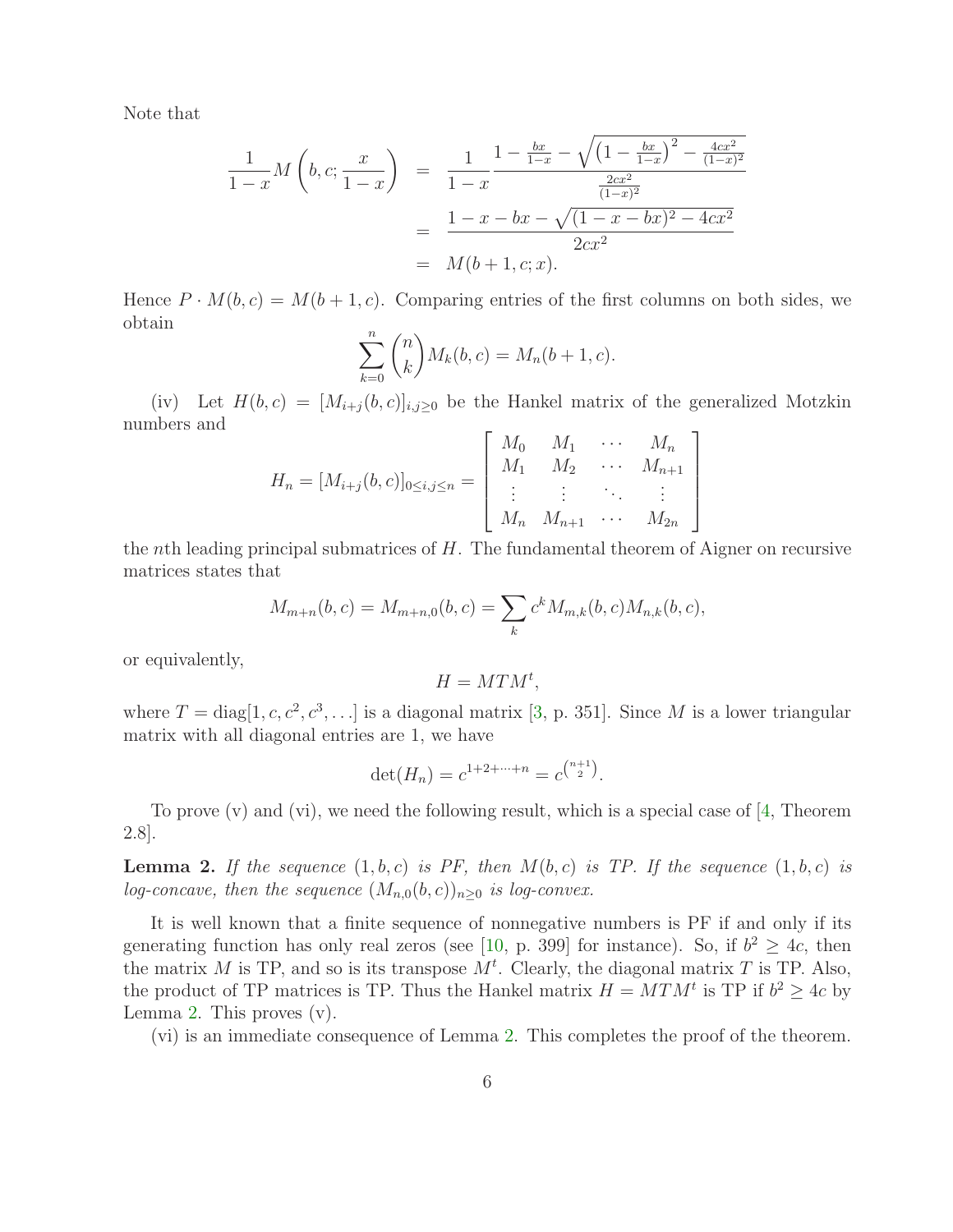#### 3 Remarks

In this paper we investigate the generalized Motzkin numbers by setting them in a broader context (the generalized Motzkin triangle). This approach gives us more room to work and is often more effective because the theory of matrices is more fruitful.

Aigner [\[3\]](#page-6-3) used (weighted) lattice path techniques to give combinatorial interpretations of entries of a recursive matrix, including the Catalan-like numbers. Here we present a combinatorial interpretation of the generalized Motzkin numbers from such a viewpoint.

Recall that a Motzkin path of length n is a lattice path from  $(0,0)$  to  $(n,0)$  with steps  $H = (1, 0), U = (1, 1)$  and  $D = (1, -1)$ , never going below the x-axis. To the steps we assign weights  $w(U) = 1, w(H) = b, w(D) = c$ . Let  $\mathcal{P}_n$  be the set of Motzkin paths of length n. For  $P \in \mathcal{P}_n$ , define the weight  $w(P) = \prod w(\text{steps})$ . Then

$$
M_n(b,c) = \sum_{P \in \mathcal{P}_n} w(P).
$$

Some combinatorial properties of the generalized Motzkin numbers follow immediately from the point of view of weighted lattice paths, including the recurrence relations, the generating functions and the log-convexity. We refer the reader to  $\left[3, 12, 17, 20\right]$  $\left[3, 12, 17, 20\right]$  $\left[3, 12, 17, 20\right]$  $\left[3, 12, 17, 20\right]$  $\left[3, 12, 17, 20\right]$  for more information.

#### 4 Acknowledgments

The authors thank the anonymous referee for his/her careful reading and helpful comments. This work was supported in part by the National Natural Science Foundation of China (Grant No. 11371078) and the Specialized Research Fund for the Doctoral Program of Higher Education of China (Grant No. 20110041110039).

## <span id="page-6-0"></span>References

- <span id="page-6-2"></span>[1] M. Aigner, Motzkin numbers, *European J. Combin.* 19 (1998), 663–675.
- [2] M. Aigner, Catalan-like numbers and determinants, *J. Combin. Theory Ser. A* 87 (1999), 33–51.
- <span id="page-6-4"></span><span id="page-6-3"></span>[3] M. Aigner, Catalan and other numbers: A recurrent theme, in H. Crapo and D. Senato, eds., *Algebraic Combinatorics and Computer Science*, Springer, 2001, pp. 347–390.
- <span id="page-6-1"></span>[4] X. Chen, H. Liang, and Y. Wang, Total positivity of Riordan arrays, *European J. Combin.* 46 (2015), 68–74.
- [5] R. Donaghey, Restricted plane tree representations for four Motzkin-Catalan equations, *J. Combin. Theory Ser. B* 22 (1977), 114–121.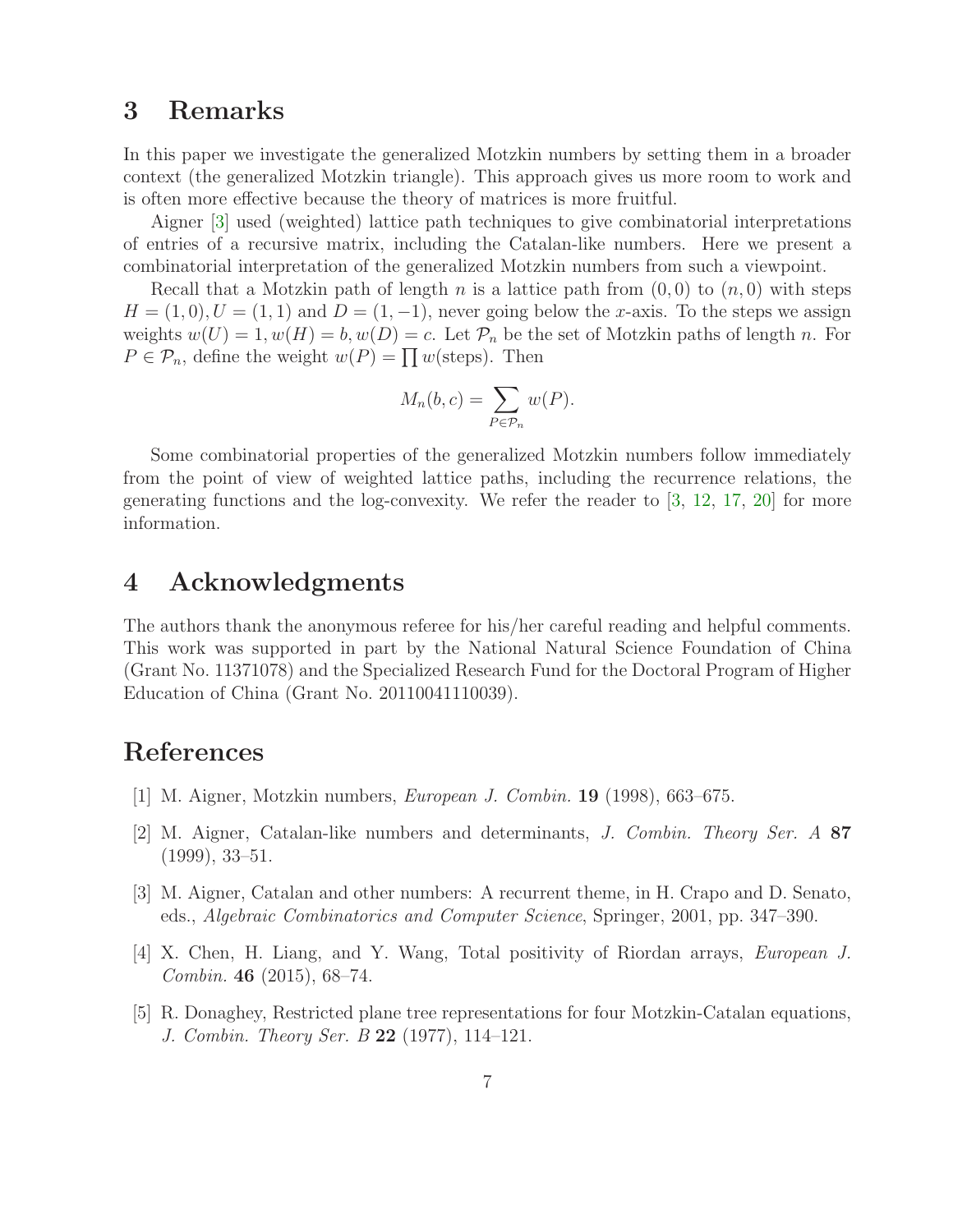- <span id="page-7-3"></span><span id="page-7-0"></span>[6] R. Donaghey and L. W. Shapiro, Motzkin numbers, *J. Combin. Theory Ser. A* 23 (1977), 291–301.
- <span id="page-7-9"></span>[7] F. Harary and R. Read, The enumeration of tree-like polyhexes, *Proc. Edinburgh Math. Soc.* 17 (1970), 1–13.
- <span id="page-7-12"></span>[8] T.-X. He, Parametric Catalan numbers and Catalan triangles, *Linear Algebra Appl.* 438 (2013), 1467–1484.
- <span id="page-7-7"></span>[9] T.-X. He and R. Sprugnoli, Sequence characterization of Riordan arrays, *Discrete Math.* 309 (2009), 3962–3974.
- <span id="page-7-4"></span>[10] S. Karlin, *Total Positivity*, Vol. 1, Stanford University Press, 1968.
- <span id="page-7-13"></span>[11] L. Liu and Y. Wang, On the log-convexity of combinatorial sequences, *Adv. in Appl. Math.* 39 (2007), 453–476.
- <span id="page-7-8"></span>[12] T. Mansour, M. Schork, and Y. Sun, Motzkin numbers of higher rank: Generating function and explicit expression, *J. Int. Seq.* 10 (2007), Article 07.7.4.
- <span id="page-7-10"></span>[13] A. Pinkus, *Totally Positive Matrices*, Cambridge University Press, 2010.
- <span id="page-7-11"></span>[14] L. W. Shapiro, S. Getu, W.-J. Woan, and L. C. Woodson, The Riordan group, *Discrete Appl. Math.* 34 (1991), 229–239.
- <span id="page-7-1"></span>[15] R. Sprugnoli, Riordan arrays and combinatorial sums, *Discrete Math.* 32 (1994), 267– 290.
- <span id="page-7-14"></span>[16] R. A. Sulanke, Bijective recurrences for Motzkin paths, *Adv. in Appl. Math.* 27 (2001), 627–640.
- [17] H. Sun and Y. Wang, A combinatorial proof of the log-convexity of Catalan-like numbers, *J. Integer Seq.* 17 (2014), Article 14.5.2.
- <span id="page-7-2"></span>[18] Z.-W. Sun, Congruences involving generalized central trinomial coefficients, *Sci. China Math.* 57 (2014), 1375–1400.
- <span id="page-7-5"></span>[19] Y. Wang and Z.-H. Zhang, Log-convexity of Aigner-Catalan-Riordan numbers, *Linear Algebra Appl.* 463 (2014), 45–55.
- <span id="page-7-15"></span>[20] W. J. Woan, A relation between restricted and unrestricted weighted Motzkin paths, *J. Integer Seq.* 9 (2006), Article 06.1.7.
- <span id="page-7-6"></span>[21] B.-X. Zhu, Log-convexity and strong q-log-convexity for some triangular arrays, *Adv. in Appl. Math.* 50 (2013), 595–606.